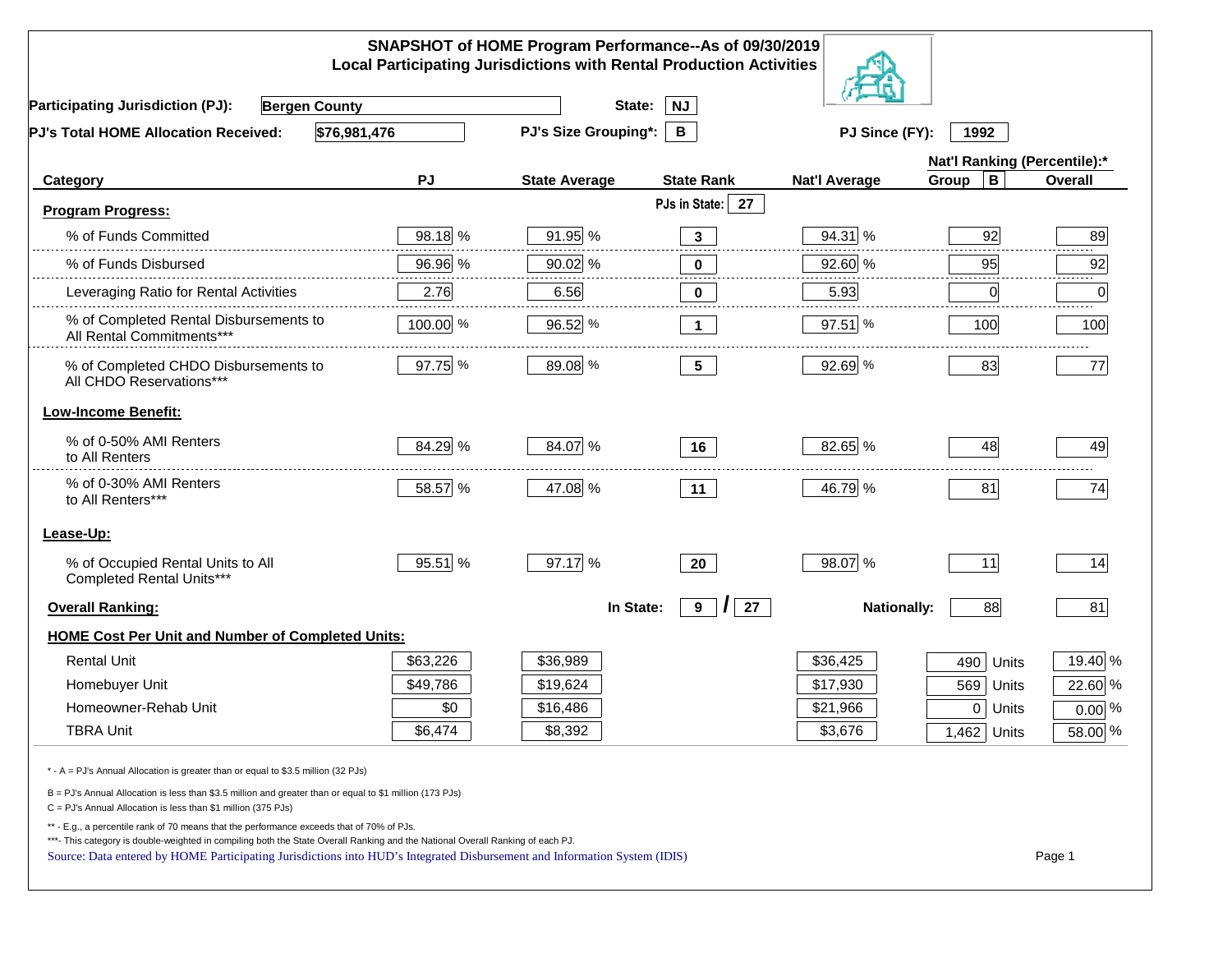|                                                                                                                           |      |               |                            |             |                   | <b>Program and Beneficiary Characteristics for Completed Units</b> |                                 |                      |                                                    |             |
|---------------------------------------------------------------------------------------------------------------------------|------|---------------|----------------------------|-------------|-------------------|--------------------------------------------------------------------|---------------------------------|----------------------|----------------------------------------------------|-------------|
| <b>Participating Jurisdiction (PJ): Bergen County</b>                                                                     |      |               |                            | NJ          |                   |                                                                    |                                 |                      |                                                    |             |
| <b>Total Development Costs:</b>                                                                                           |      | <b>Rental</b> | Homebuyer                  |             | <b>Homeowner</b>  |                                                                    | <b>CHDO Operating Expenses:</b> | PJ:                  |                                                    | $1.0\%$     |
| (average reported cost per unit in<br>PJ:<br><b>HOME-assisted projects)</b>                                               |      | \$156,136     | \$197,272                  |             | \$0               |                                                                    | (% of allocation)               | <b>National Avg:</b> |                                                    | $1.1$ %     |
| State:*                                                                                                                   |      | \$161,670     | \$112,543                  |             | \$18,059          |                                                                    |                                 |                      |                                                    |             |
| National:**                                                                                                               |      | \$135,225     | \$88,236                   |             | \$26,222          |                                                                    |                                 |                      |                                                    |             |
|                                                                                                                           |      |               | Rental Homebuyer Homeowner | <b>TBRA</b> |                   |                                                                    | <b>Rental</b>                   |                      | <b>Homebuyer Homeowner</b>                         | <b>TBRA</b> |
| <b>RACE:</b>                                                                                                              | %    | %             | %                          | $\%$        |                   | <b>HOUSEHOLD TYPE:</b>                                             | %                               | $\frac{9}{6}$        | ℅                                                  | %           |
| White:                                                                                                                    | 68.8 | 37.4          | 0.0                        | 40.4        |                   | Single/Non-Elderly:                                                | 44.7                            | 16.0                 | 0.0                                                | 35.6        |
| <b>Black/African American:</b>                                                                                            | 16.9 | 17.6          | 0.0                        | 34.1        | Elderly:          |                                                                    | 37.2                            | 1.9                  | 0.0                                                | 20.1        |
| Asian:                                                                                                                    | 4.7  | 4.2           | 0.0                        | 1.9         |                   | <b>Related/Single Parent:</b>                                      | 10.0                            | 32.5                 | 0.0                                                | 33.9        |
| American Indian/Alaska Native:                                                                                            | 0.0  | 0.2           | 0.0                        | 1.0         |                   | <b>Related/Two Parent:</b>                                         | 3.6                             | 46.6                 | 0.0                                                | 7.5         |
| Native Hawaiian/Pacific Islander:                                                                                         | 0.0  | 0.7           | 0.0                        | 0.0         | Other:            |                                                                    | 4.3                             | 2.6                  | 0.0                                                | 2.9         |
| American Indian/Alaska Native and White:                                                                                  | 0.0  | 0.0           | 0.0                        | 0.2         |                   |                                                                    |                                 |                      |                                                    |             |
| Asian and White:                                                                                                          | 0.0  | 0.4           | 0.0                        | 0.0         |                   |                                                                    |                                 |                      |                                                    |             |
| <b>Black/African American and White:</b>                                                                                  | 0.0  | 0.0           | 0.0                        | 1.0         |                   |                                                                    |                                 |                      |                                                    |             |
| American Indian/Alaska Native and Black:                                                                                  | 0.0  | 0.2           | 0.0                        | 0.0         |                   |                                                                    |                                 |                      |                                                    |             |
| <b>Other Multi Racial:</b>                                                                                                | 0.2  | 9.0           | 0.0                        | 0.0         |                   |                                                                    |                                 |                      |                                                    |             |
| Asian/Pacific Islander:                                                                                                   | 0.9  | 1.9           | 0.0                        | 0.0         |                   |                                                                    |                                 |                      |                                                    |             |
| <b>ETHNICITY:</b>                                                                                                         |      |               |                            |             |                   |                                                                    |                                 |                      |                                                    |             |
| <b>Hispanic</b>                                                                                                           | 8.5  | 28.1          | 0.0                        | 21.3        |                   |                                                                    |                                 |                      |                                                    |             |
| <b>HOUSEHOLD SIZE:</b>                                                                                                    |      |               |                            |             |                   | <b>SUPPLEMENTAL RENTAL ASSISTANCE:</b>                             |                                 |                      |                                                    |             |
| 1 Person:                                                                                                                 | 75.9 | 13.5          | 0.0                        | 50.1        | Section 8:        |                                                                    | 24.1                            | 0.4                  |                                                    |             |
| 2 Persons:                                                                                                                | 16.0 | 21.1          | 0.0                        | 15.7        | <b>HOME TBRA:</b> |                                                                    | 9.4                             |                      |                                                    |             |
| 3 Persons:                                                                                                                | 3.4  | 20.0          | 0.0                        | 13.8        | Other:            |                                                                    | 18.4                            |                      |                                                    |             |
| 4 Persons:                                                                                                                | 2.6  | 30.2          | 0.0                        | 10.9        | No Assistance:    |                                                                    | 48.1                            |                      |                                                    |             |
| 5 Persons:                                                                                                                | 1.1  | 10.4          | 0.0                        | 5.8         |                   |                                                                    |                                 |                      |                                                    |             |
| 6 Persons:                                                                                                                | 0.9  | 2.5           | 0.0                        | 2.4         |                   |                                                                    |                                 |                      |                                                    |             |
| 7 Persons:                                                                                                                | 0.0  | 1.2           | 0.0                        | 1.2         |                   |                                                                    |                                 |                      |                                                    |             |
| 8 or more Persons:                                                                                                        | 0.2  | 0.7           | 0.0                        | 0.0         |                   | # of Section 504 Compliant Units:                                  |                                 | 34                   |                                                    |             |
| The State average includes all local and the State PJs within that state                                                  |      |               |                            |             |                   |                                                                    |                                 |                      |                                                    |             |
| ** The National average includes all local and State PJs, and Insular Areas                                               |      |               |                            |             |                   |                                                                    |                                 |                      |                                                    |             |
| # Section 8 vouchers can be used for First-Time Homebuyer Downpayment Assistance.                                         |      |               |                            |             |                   |                                                                    |                                 |                      |                                                    |             |
| Source: Data entered by HOME Participating Jurisdictions into HUD's Integrated Disbursement and Information System (IDIS) |      |               |                            |             |                   |                                                                    |                                 |                      | <b>HOME Program Performance SNAPSHOT</b><br>Page 2 |             |